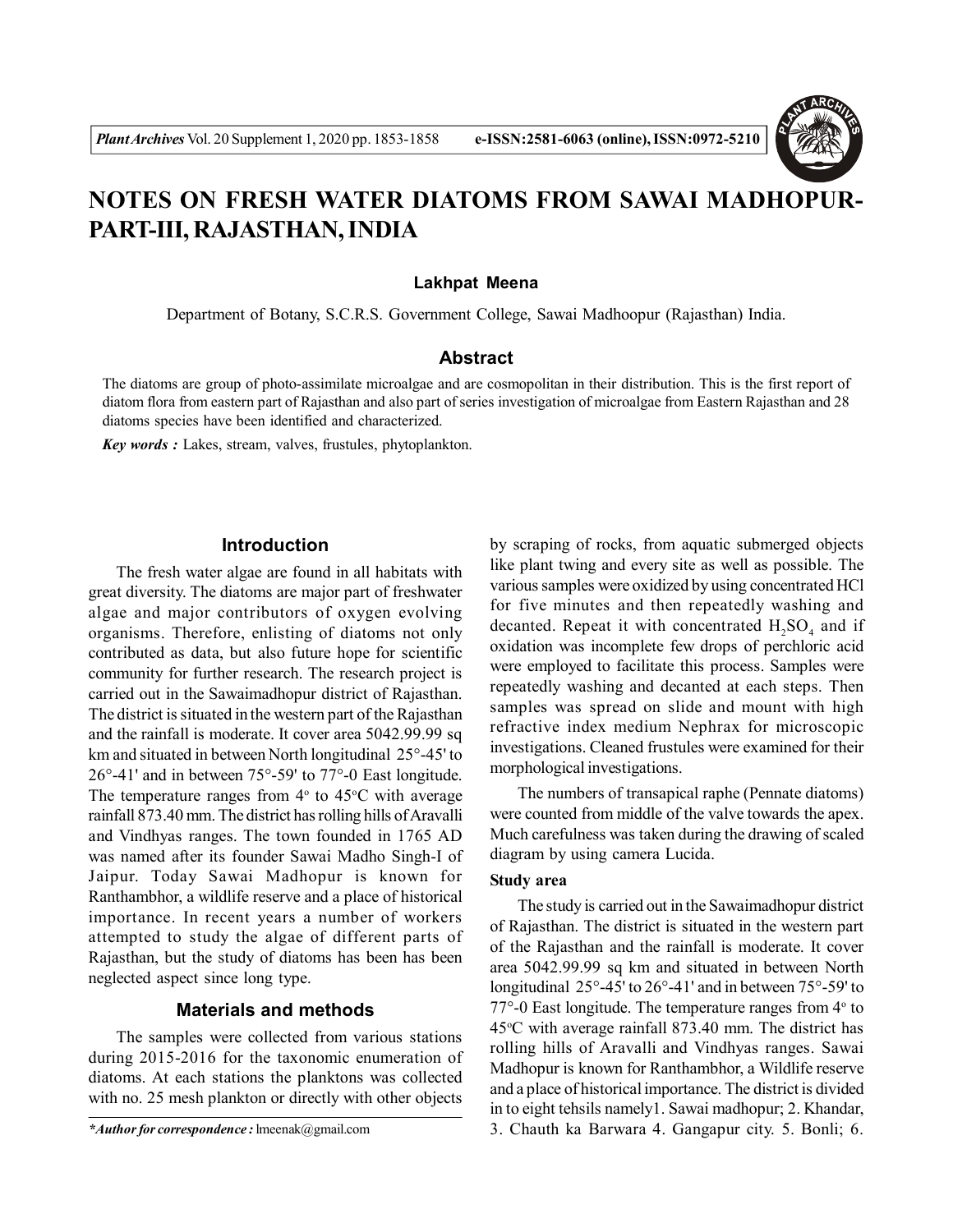

Fig. 1 : Study area.

Bamanwas; 7. Vazirpur; 8 Malarna Dungar. The area has many freshwater ponds, Dams and lakes. The perennial river Chambal in the Khandar tehsil is natural boundary between Rajasthan and Madhyapradesh. The samples were collected from all possible sites of sawai madhopur district as shown in fig. 1.

## **Results and Discussion**

In present systematic diatoms taxa classification of Hustedt, 1930, 1930-1962 has as far as possible been used. The halobian and pH spectra are as per works of Neils Foged (N.F.), Boye Petersen (B.P.), Max Muller  $(M.M.)$ , Ruth Patrick  $(R.P.)$  and Nygaard. The P<sup>H</sup> relation divided in to three categories acidophilous (5.5- 6.5) circumneutral (6.5-7.5) and Alkaliphilous (7.6-8.9). The identification was done by works of Neils Foged (1959, 64, 66, 71, 73, 75, 77, 78, 79), Sreenivasan and Duthie (1973), Hendey (1964), Gandhi (1959, 61, 62, 67.). In present abbreviations were used as below Hust. for

Hustedt, Parag for H.&M. Perallago (1897-1908), AS for A. Schmidt's Atlas (1874-1959). Foged for Neils Foged. Ab. For Average. L-Lengh; W-width; Slongitudinal striae; Sr. radial striae; Pl- Plate; F-figure or figures;  $P<sup>H</sup>-I$  = Acidophilous;  $P<sup>H</sup>-II$  = Circumneutral;  $P<sup>H</sup>-I$  $III =$ Alkaliphilous;  $P<sup>H</sup>$ -IV = not recorded;

# *Eunotia* **Eherenberg**

*Eunotia similis* (Hust-. 1937-39, p. 165; 12: 5-8. AS 382: 11-24. Cleve-Euler 1953, II. p. 106, fig. 438)

L. 28.0; W.4.0; S. 14; **F.8**; P<sup>H</sup> –II

Oligohalophilous. Circumeutral, Distribution - Sunda Islands, Sweden, New Zealand.

*Eunotia serpentina* var. *transilvanica* (Pant.) Hust. (AS 274 : 6-8. Foged 1978, p. 61; 10 : 5, 4)

L.40.0-60.0; W.10.0; S. 9-11; **F.15**; P<sup>H</sup> –III

Oligohalobolous (indifferent). pH - Alkaliphilous. Previously recorded from Hungary (Fossil), E. Australia,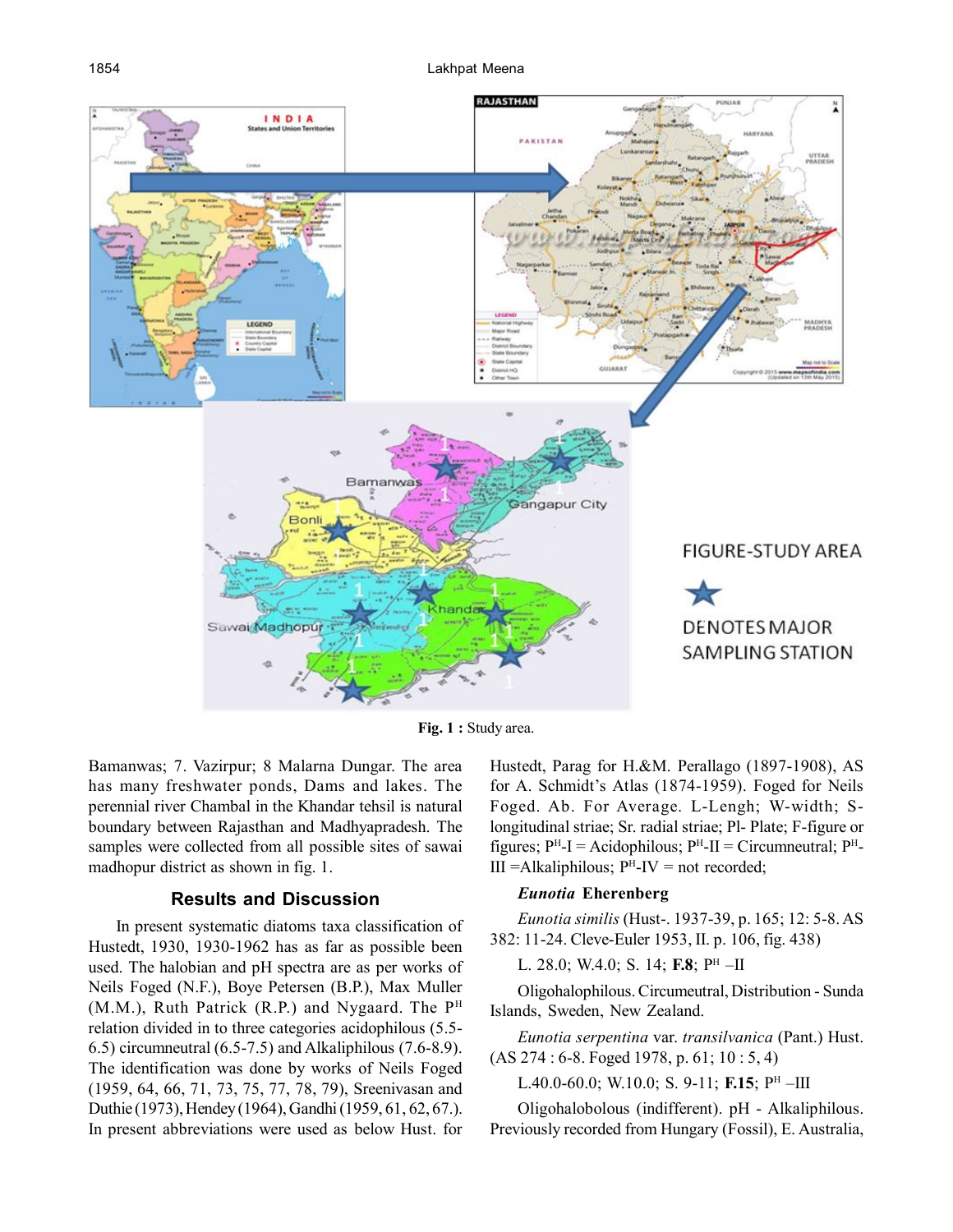| S.<br>no.      | Name of diatom<br>species                                | Length<br>$(\mu m)$ | Width<br>$(\mu m)$ | Number of<br>Striae per<br>$10 \mu m$ | pH<br>range  | <b>Distribution</b>                       | Figure<br>no.  | <b>Earlier Taxonomic</b>         |
|----------------|----------------------------------------------------------|---------------------|--------------------|---------------------------------------|--------------|-------------------------------------------|----------------|----------------------------------|
| 1.             | Synedra laevigata<br>Grun.                               | $60.0-$<br>80.0     | $.6.0-$<br>7.0     | 30-35                                 | $\mathbf{I}$ | Cosmopolitan                              | 1,2            | Hust. (1930-66),<br>Foged 1975)  |
| $\overline{2}$ | Eunotia bigibba<br>Kütz.                                 | 45                  | 12                 | 11                                    | $\mathbf{I}$ | Cosmopolitan                              | $\overline{7}$ | Hust. (1930-66)                  |
| 3              | Eunotia exigua<br>(Breb.) Kabh.                          | 21-30               | $4-5$              | $\omega$                              | $\rm III$    | Cosmopolitan                              | 3              | Hust. (1930-66),<br>Foged (1978) |
| $\overline{4}$ | Eunotia faba<br>(Ehr.) Grun.                             | 14                  | 6                  | $\blacksquare$                        | $\mathbf{I}$ | Cosmopolitan                              | $\overline{4}$ | Hust. (1930-66),<br>Foged (1978) |
| 5 <sup>1</sup> | Eunotia faba (Ehr.)<br>Grun. fo. rhomboide<br>a. Foged   | 35                  | 7                  | 12                                    | $\rm III$    | Cosmopolitan                              | 9              | Foged (1972, 1978)               |
| 6              | Eunotia lineolata<br>Hust.                               | 90                  | 5                  | 10-12                                 | $\rm III$    | America, Africa,<br>Asia,<br>New Zealands | 10             | Hust. (1949, 1937-39)            |
| $\overline{7}$ | Eunotia lunaris var.<br>elgantoides A.Cleve.             | 38                  | $\overline{4}$     | 17                                    | $\rm III$    | Cosmopolitan                              | 5              | Sreenivasa and Duthie<br>(1973)  |
| 8              | Eunotia monodon<br>Ehr.                                  | 60                  | $11 - 12$          | 9                                     | $\mathbf{I}$ | Cosmopolitan.                             | 11             | Hust. (1930-66)                  |
| 9              | Eunotia monodon<br>var. <i>major</i> (W. Smith)<br>Hust. | 120                 | 11                 | 10                                    | $\mathbf I$  | Cosmopolitan.                             | 12             | Hust. (1930-66),<br>Foged (1978) |
| 10             | Eunotia pectinalis<br>(Dillw Kütz) Rabh                  | 60-95               | 6-8                | $10-12$                               | $\mathbb N$  | Cosmopolitan.                             | $13 - 14$      | Hust. (1930-66),<br>Foged (1978) |

**Table 1 :** Comparative characteristics of illustrated diatom species.

New Zealand but not reported from Indian subcontinent.

*Eunotia trigibba* Hust. (AS 286 : 16-18. Foged 1978, p. 61; 10 : 11, 12).

L. 20.0-40.0; W.89.0; S. 10; **F .16**; P<sup>H</sup> –III

Acidophilous (N.F.) Previously recorded from America, S. Africa, Australia, New Zealand

### *Cocconeis* **Ehrenberg**

*Cocconeis pseudodiruptoides* (Foged 1975. P. 18, pl. XI, figs 8, 9)

L. 24.4; W. 13.0; S. 15-16; **F.18, 19**; P<sup>h</sup> –III

*Cocconeis thumensis* A. mayer. (Hust. 1930-66, II p. 346. Foged 1977 p 15; 15 : 11, 12, 15)

L. 12.3; W. 9.4; **F.17**; P<sup>H</sup> –III

Alkaliphilous. Previously reported from New Zealand, Europe and N. America

#### *Achnanthes* **Bory**

*Achnanthes coarctata* (Bréb) Grun. (Hust. 1930- 66, II, p. 419, fig. 872 a-e. Foged, 1978, p. 24; 15 : 12 a, b).

## L. 9.0; W.39.0; **F.20**; P<sup>H</sup> –II

Oligohalophilous (indifferent). Circumeutral. Cosmopolitan.

*Achnanthes hungarica* Grun. (Hust. 1930-66, II, p. 383, fig. 829. AS 414: 6-15, ROSS, 1963. p. 84, fig. 32- 37. Foged 1978, p. 26: 14: 18 a, b)

L. 25.0-32.0; W.7.0-8.0; S. 19-20; **F.21, 22**; P<sup>H</sup> –III Oligohalobolous (indifferent), Alkaliphilous. Cosmopolitan.

*Achnanthes lanceolata* var. *genuina* May. (A. Cleve, in K.V.A. Handl. 4 : 5, p. 25, fig. 527 a-c)

L.20.0-35.0; W.7.0-8.0; S. 15-18; **F.23, 24**; P<sup>H</sup>-III Oligohalobolous(Indifferent), Alkaliphilous.

*Achnanthes lapponica* var. *fennica* A.cl (A. Cleve in K.V.A. Handl, 4 : 5, p. 23, fig. 520 c-h)

L.25.0-30.0; W.8.0-10.0; **F.25, 26**; P<sup>H</sup> –I

Halophilous, Acidophilous (N. F.).

*Achnanthes microcephala* (Kütz.) Grun. (A. Cleve,

1895, p. 188; Hendey 1951, p. 43. Hust., in Rabenhorst,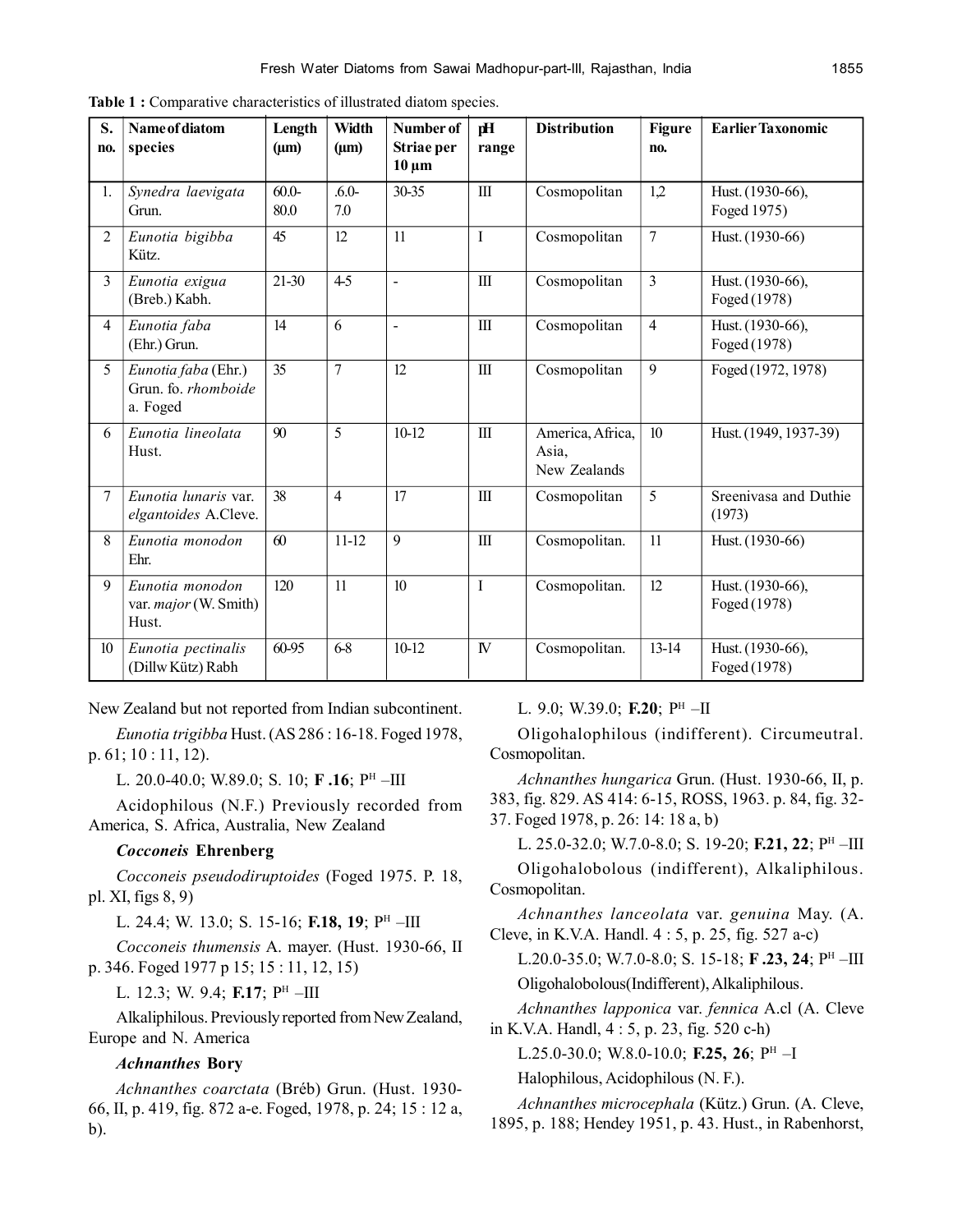

**Plate 1 :** *Synedra laevigata* Grun.; **2.** *Synedra laevigata* Grun.; **3.** *Eunotia exigua* (Bréb.) Grun.; **4.** *Eunotia faba* (Ehr.) Grun; **5.** *Eunotia lunaris* var. *elgantoides* A. Cleve.; **6.** *Eunotia pectinalis* (Dillw.) Rabh.; **7.** *Eunotia bigibba* Kütz; **8.** *Eunotia similis* Hust.; **9.** *Eunotia faba* (Ehr.) Grun. fo. rhomboidea Foged.; **10.** *Eunotia lineolata* Hust.; **11.** *Eunotia monodon* Ehr.; **12.** *Eunotia monodon* Ehr. var. *major* (W. Smith) Hust.; **13.** *Eunotia pectinalis* (Dillard ? Kütz) Rabh.; **14.** *Eunotia pectinalis* (Dillard ? Kütz) Rabh.; **15.** *Eunotia serpentina* Ehr. var. *transilvanica* (Pant.) Hust.; **16.** *Eunotia trigibba* Hust.; **17.** *Cocconeis thumensis* May.; **18.** *Cocconeis pseudodiruptoides* Foged.; **19.** *Cocconeis pseudodiruptoides* Foged.; **20.** *Achnanthes coarctata* (Bréb.) Grun.; **21.** *Achnanthes hungarica* Grun.; **22.** *Achnanthes hungarica* Grun.; **23.** *Achnanthes lanceolata* var. *genuin*a May.; **24.** *Achnanthes lanceolata* var. *genuin*a May.; **25.** *Achnanthes lapponica* var. *fennica* A. Cleve.; **26.** *Achnanthes lapponica* var. *fennica* A. Cleve.; **27.** *Achnanthes microcephala* (Kütz) Grun.; **28.** *Achnanthes microcephala* (Kütz) Grun.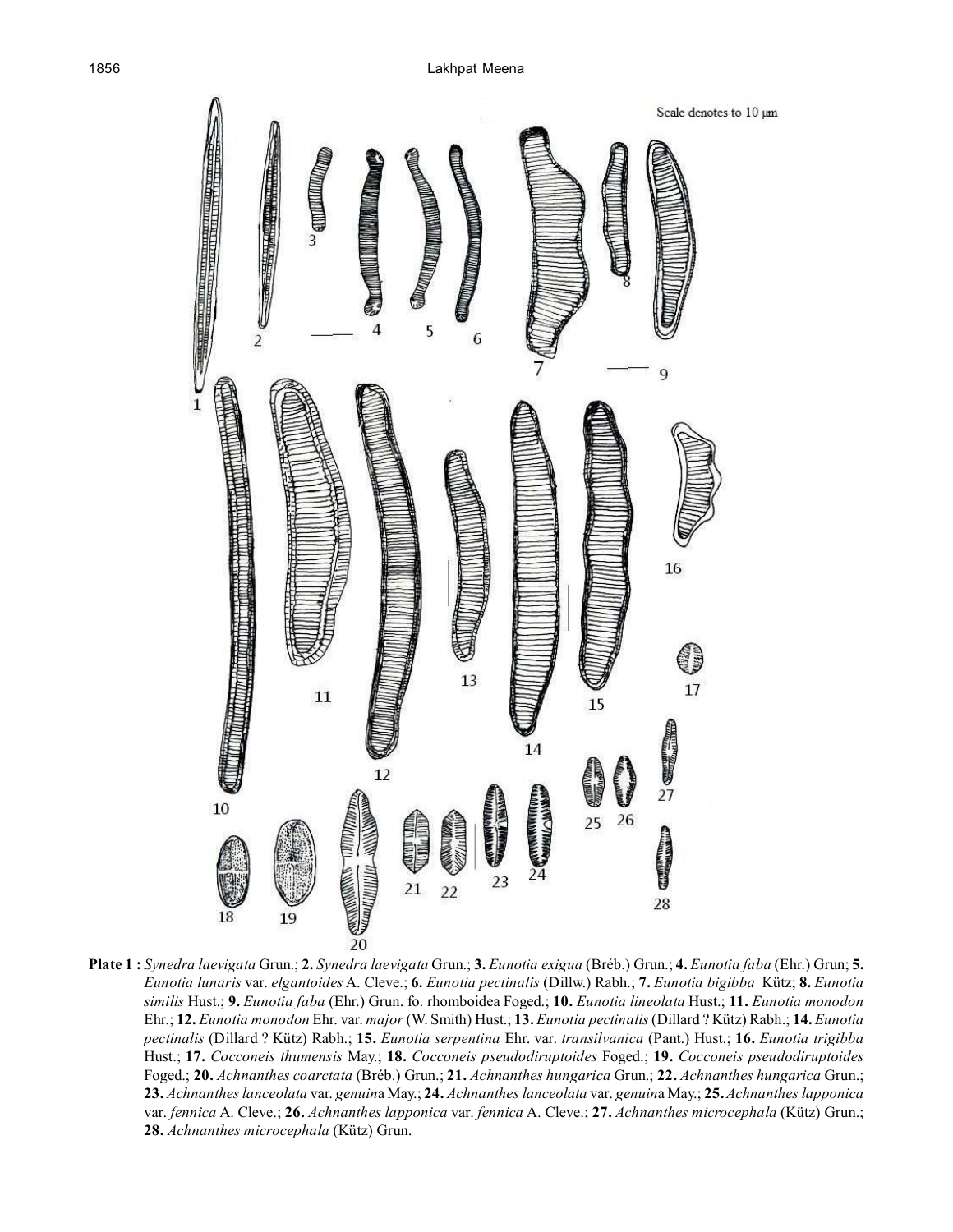p. 376, fig. 819)

Syn. *Achnanthidium microcephalum* Kützing, 1844, p. 75.

L. 20.0; W.5.0; S.30-32; **F.27, 28**; P<sup>H</sup> –I

Halophobous (indifferent). pH - indifferent (N.F.).

# *Synndra* **Ehernberg**

*Synedra laevigata* Grun. (Hust. 1930-66, II, p. 213, fig 706, a-c. Foged 1975 p. 54, pl. X, figs. 8, 9)

L. 60.0-80.0; W.6.0-7.0; S. 30-35; **F.1, 2**; P<sup>H</sup> –III.

pH- Alkaliphilous

# *Eunotia* **Ehr.**

*Eunotia bigibba* Kütz. (Hust. 1930-66, II. p. 282, fig. 747 a, b. AS 290: 9-16, 19)

L.45.0; W.12.0; S. 11, 12; **F .7**; P<sup>H</sup> –I.

Halophobous. Acidophilons. Cosmopolitan (not described as alkaliphilous except present work)

*Eunotia exigua* (Breb.) Kabh. (Hust. 1930-66. II, p. 285, fig. 751 a-r. As 297 : 87-92. Foged 1978, p. 57).

L. 21.0.0-30.0; W.4.0-5.0; **F.3**; P<sup>H</sup> –III.

Halobolous. Acidophilons. Cosmopolitan (not described as alkaliphilons except present work)

*Eunotia faba* (Ehr.) Grun. (Hust. 1930-66, II, p. 301, fig. 767. AS 270 : 33-41. Foged 1978, p. 57)

L.14.0; W.6.0; **F .4**; P<sup>H</sup> –III.

*Eunotia. faba* (Ehr.) Grun. fo. *rhomboide*a. Foged (Foged 1972, p. 62; D II: 5, 1978. p. 57; 12: 16)

L.35.0; W.7.0; S. 12; **F .9**; P<sup>H</sup> –III

Oligohalobolous (indifferent), pH – Alkaliphilous

*Eunotia lineolata* Hust. (Hust. 1949, p. 73. 1937- 39, p. 162. AS 293: 4-13)

L.90.0; W.5.0; S. 10-12; **F .10**; P<sup>H</sup> –III

Oligohalobolous (Indifferent). pH - Alkaliphilous, previously recorded from America, Africa, Asia, New Zealand.

*Eunotia lunaris* var. *elgantoides* A.Cleve. (Sreenivasa & Duthie, 1973, p. 178, f.12)

L.38.0; W.4.0; S. 17; **F. 5**; P<sup>H</sup> –III

*Eunotia monodon* Ehr. (Hust. 1930-66, II, p. 305, fig. 772, 772 a, b. AS 271 : 13, 14; 287 : 1; 381 : 1)

L.60.0; W.11.0-12.0; S. 9; **F .11**; P<sup>H</sup> –III

Halophobous, Acidophilons, Cosmopolitan.

*Eunotia monodon* var. *major* (W. Smith) Hust.

(Hust. 1930-66, II, p. 306, fig. 772 C, Foged 1978, p. 58) L.120.0; W.11.0; S. 10; **F .12**; P<sup>H</sup> –I

Halophobous, Acidophilous, presumly cosmopolitan.

*Eunotia pectinalis* (Dillw Kütz) Rabh (Hust. 1930- 66, p. 296, fig. 763 a. AS 271:10, 11, 15. Foged 1978, p. 59; 12: 10)

L.60.0.0-95.0; W.6.0-8.0; S. 10, 12; **F .6, 13, 14**; P<sup>H</sup>  $-IV$ .

Halophobous (indifferent), pH- not recorded. Cosmopolitan

### **Acknowledgement**

The author is thankful to UGC, New Delhi for providing financial support during the tenure of research work.

#### **References**

- Anand, V. K. (1975). A checklist of Planktonic Algae from Mansar lake Jammu. *Phykos*, **14** : 77-79.
- Barber, H. G. (1962). Freshwater Diatoms from Cass south Island, New Zealand. *J. Queckett Micr. Club*., **29 (1)** : 17-20.
- Boye Petersen, J. (1943). Some halobial spectra (Diatoms). Det Kegl. Danske Vinske Videnskabernes Selskab bibliogiske Meddelser, Bind XVII, Nr. **9**: 1-93
- Carr, J. L. (1966). Freshwater phytoplankton and phytoplekton from lake Rotoiti. *Tane*, **13** : 13-36.

Desikachary, T. V. (1962). The Diatoms. *Curr. Sci*., **31** : 43-45.

Foged, N. (1959). Diatoms from Afganistan. *Biol. Skr. K. Dansk Vid. Selsk.*, **11(1)** : 1-95.

Foged, N. (1964). Freshwater Diatoms from Spitsberger. *TromsØ. Mus. Skr.,* **11** : 1-205. 22 plates

Foged, N. (1966). Freshwater Diatoms from Ghana. *Biol. Skr. K. Dansk Vid. Selsk*., **15(1)** : 1-169. 25 plates

Foged, N. (1971). Freshwater Diatoms in Thailand. *Nova Hedwigia*, **22** : 267-369. 19 plates

Foged, N. (1973). Diatoms from Southwest Greenland. *Meddr. GrØnland.*, **194 (5)**: 1-84. 29 plates

Foged, N. (1975). Some littoral Diatoms from the Coast of Tanzania. *Bibliotheca Phycologica*, **16** : 1-127. 31 plates

Foged, N. (1977). Freshwater Diatoms in Ireland. *Bibliotheca Phycologica*, **34** : 1-124. 48 plates

Foged, N. (1978). Diatoms in Eastern Australia. *Bibliotheca Phycologica*, **41** : 1-243. 48 plates

Foged, N. (1979). Diatoms in New Zealand, the North iseland. *Bibliotheca Phycologica*, **47** : 1-225. 48 plates

Gandhi, H. P. (1955a). A contribution to the knowledge of the freshwater Diatoms of Pratagargh, Rajasthan. *JIBS*, **34**: 307.

Gandhi, H. P. (1955b). A contribution to our knowledge of the freshwater Diatoms of Bombay and Salsettee. III. *JIBS*, **34**: 307-338.

Gandhi, H. P. (1956). A contribution the freshwater Diatomaceae